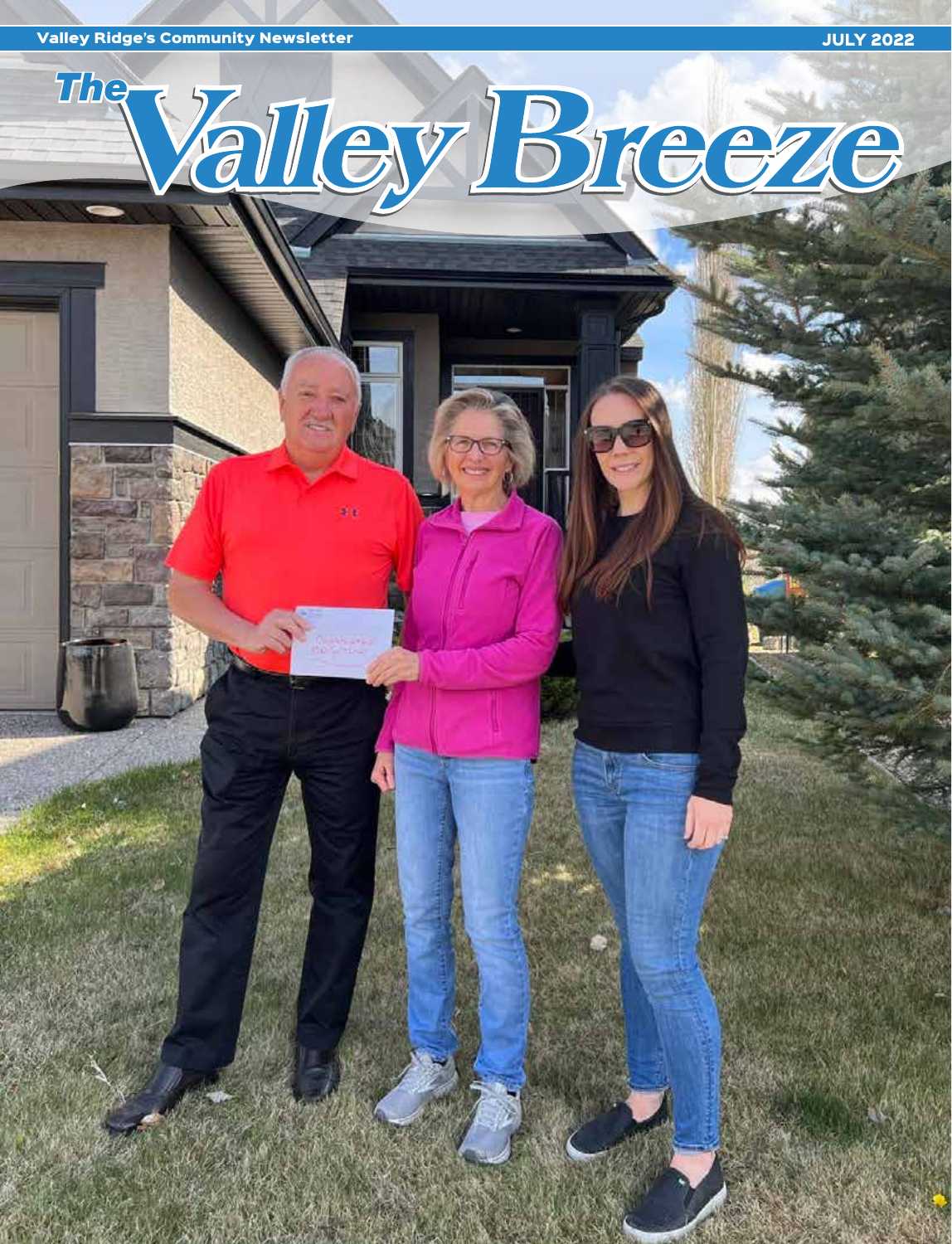

**The Valley Breeze is the official newsletter for Valley Ridge and the Valley Ridge Community Association**

It is published 12 times a year by Suburban Journals Publishing and delivered by Canada Post. The Valley Breeze is also available for pickup at Valley Ridge Pharmacy. An electronic version of The Valley Breeze can be viewed at www.suburbanjournals.ca/current-issues.

Questions regarding article / photo contributions should be directed to the editor at breeze@vrca.community. Submissions (300 words or less) and high resolution pictures are due the 5th of the preceding month. Questions regarding advertising should be directed to Suburban Journals Publishing at phil@suburbanjournals.ca or call Phil at 403-660-7324.

Please note, the information and opinions in this newsletter are subject to change, and do not necessarily represent the opinions of the publisher, the editor, or the VRCA Board of Directors.

Disclaimer: Any advertisements, home businesses, babysitters and nannies, or other parties listed in The Valley Breeze should not be interpreted as recommendations or endorsements by the VRCA, the editor or the publisher.

Re-publication of The Valley Breeze Newsletter (in whole or part) requires the express written permission of the article's author and the publisher. Please direct re-publication requests to breeze@vrca.community.



Valley Ridge Community Association

#### **Next Board meeting is TBD**



Suburban Journals publishes community newsletters for: Bearspaw, Rocky Ridge / Royal Oak, Scenic Acres, Silver Springs, Tuscany, Valley Ridge, Varsity in the NW; Skyview Ranch (including Redstone) in the NE

For the best return on your advertising dollar, call Phil today at 403-660-7324 or email Phil@SuburbanJournals.ca

www.SuburbanJournals.ca

# President's Update

 ${\Large \bf \small{I}}$  hope this article finds everyone healthy and safe.



I want to send a big thank you out to all the folks who attended our third

VIRTUAL VRCA AGM. I hope this is our last VIRTUAL AGM and next year we can resume having our AGM in person.

I would like to welcome two new members to the Board of Directors: Kevin Unrae to the position of Director of Communications, and Merl Radke to the position of Director of Planning.

I would also like to welcome the following Board members:

DIRECTOR of MEMBERSHIP - Drea Sampson

DIRECTOR-at-Large #1 - Cindy Munn

DIRECTOR-at-Large #2 - Barry Brett

We still have vacant positions for the Director of Events and the Director of Facilities. If you are interested, please contact me at president @vrca.community.

I will be staying on as President of the VRCA.

If you haven't done so, you are encouraged to purchase your 2022 VRCA membership.

Please stay safe.

*Dave McCarrel, VRCA President*

### 2022 VRCA Spring Membership Draw

The winner of the 2022 VRCA Spring Membership Draw is . . . Marilyn Turner! Congratulations on your big win!

The VRCA would like to sincerely thank Gerard and Sherry Chiasson for their continued support of Valley Ridge. Thanks to their generosity, Marilyn will be enjoying a \$500 Best of Banff gift card and \$100 for The Keg.

 Thank you to all the community members who have already purchased their 2022 VRCA memberships. If you haven't done so yet, please visit https://www.vrca. community/memberships/ today!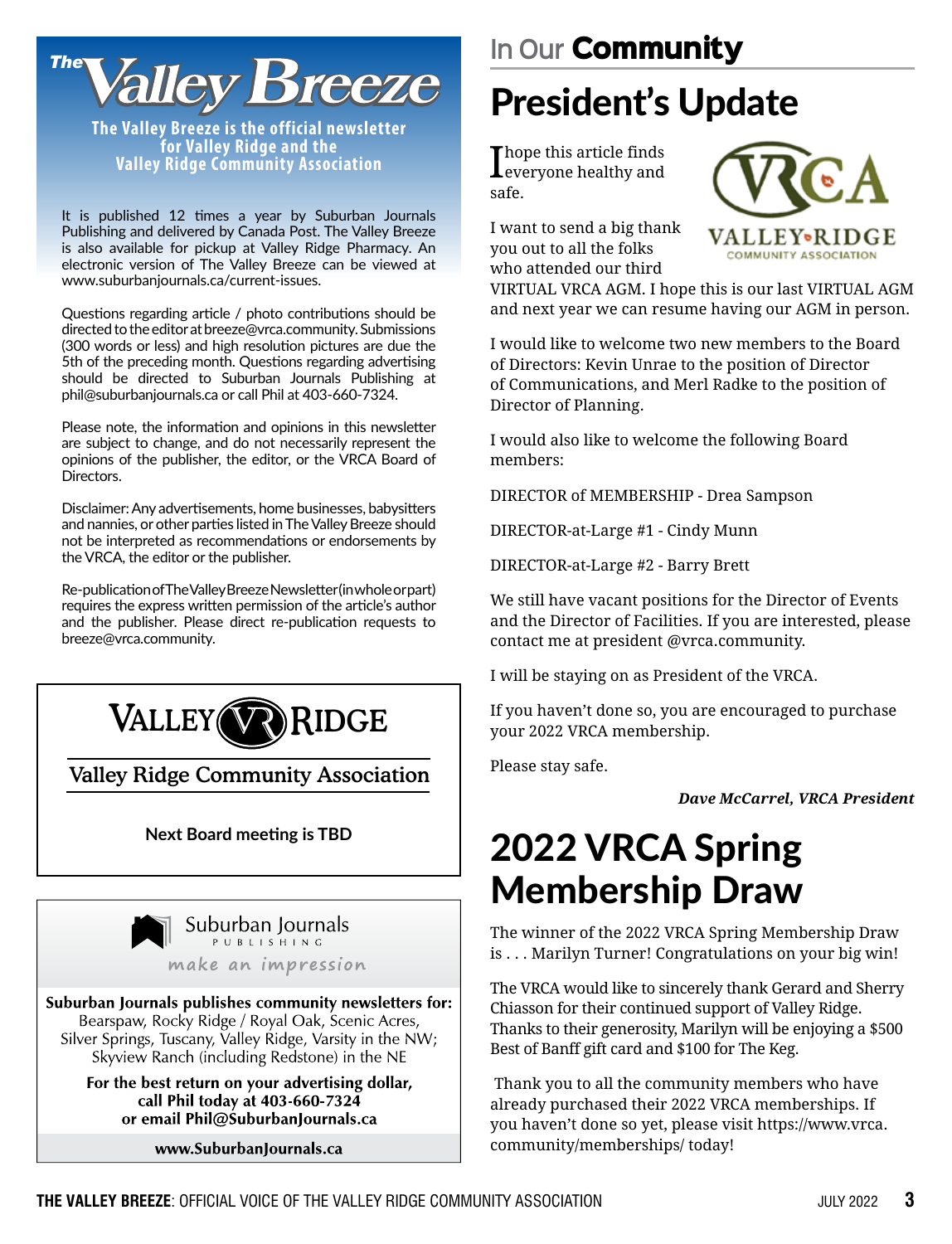### **In Our** Community

# Valley Ridge Sports

 $\mathbf C$  occer season has wrapped up! Thanks to all our parent volunteers for helping to make this soccer season a success!

#### Valley Ridge T-Ball starts Monday, August 29th!

- Participation is open to children aged 4, 5, and 6
- T-ball will run on Monday and Wednesday evenings between 6 and 7 p.m.
- The last day will be Wednesday, September 28th (note: we do not play on Labour Day Monday)
- One parent per player MUST stay at the fields to assist with "parenting" as required and to help on the field
- Mandatory volunteerism, in addition to helping out at the field. Each participant must select a volunteer role at registration
- We need coaches to step forward prior to the season to ensure the program can go ahead

### Junior Golfers Play Free for a Week and Sundays with Adult or Senior Green Fee

Take a kid to the golf course July 4 to 9 at McCall Lake Par 3 and Lakeview. With the purchase of an adult or senior green fee, up to three juniors (ages 4 to 17 years) can play for FREE. As well, every Sunday after 3 p.m. from July 10 to Sept. 4, up to three juniors can again play for free at McCall Par 3 and Lakeview with the purchase of an adult or senior green fee.



Please book your tee time four days in advance. Book online or by phoning the clubhouse. For more details, go to https://www. calgary.ca/csps/recreation/golf-courses/golf-events.html. This offer is not valid with other offers or discounts.

*City of Calgary*

### Community Garden Update A Garden's Purpose

I thought July might be a good time to point out how gardening is always helpful. First, there's the obvious: A garden grows food. It adds a fresh tomato to your pots, the butter-fried bean to your pan, and onions and potatoes to your grill. Bonus: It's grown as organic as you'd like.

Gardening doesn't get more local than when it's at your feet or knees or waist, depending on your setup. All of us breathe a bit environmentally easier when food pops out of the dirt nearby rather than traveling the ocean wide, across a prairie, or through a mountain pass.

The garden becomes more beneficial when you live near someone plant-happy (or the novice who drops the whole packet of seeds in the earth—me). Results can become mountainous: a wheelbarrow of zucchini, buckets of carrot, or too many super-sized squashes. Family, neighbours, and food-deficient communities can help ease the produce burden by accepting some as gifts.

In gardens, flowers can be planted and create a beautiful buzz. This is another form of community gift giving. Studies have shown that spaces with blooms feel safer, more joyful, connected, and kind. Last year, my sunflowers surprised me with their big yellow faces. To stand next to them was like standing next to gentle giants. The bees loved them too. And, at their end, they were gifted in bunches to loved ones nearby.

Gardens grow, but they make us grow too. I'm sure I'm not the only one who's been handed some obscure vegetable and forced to find a recipe. I know that sounds begrudging, but in the end, it is not; whatever is made with garden delights is delicious—guaranteed.

Now, after all the isolation, it's time to share dirt, time, and experience. It's time to care in person and in nature for one another. So, next time you go out, let's meet up in the garden.

*Written by Leesa JoAnn Iverson*

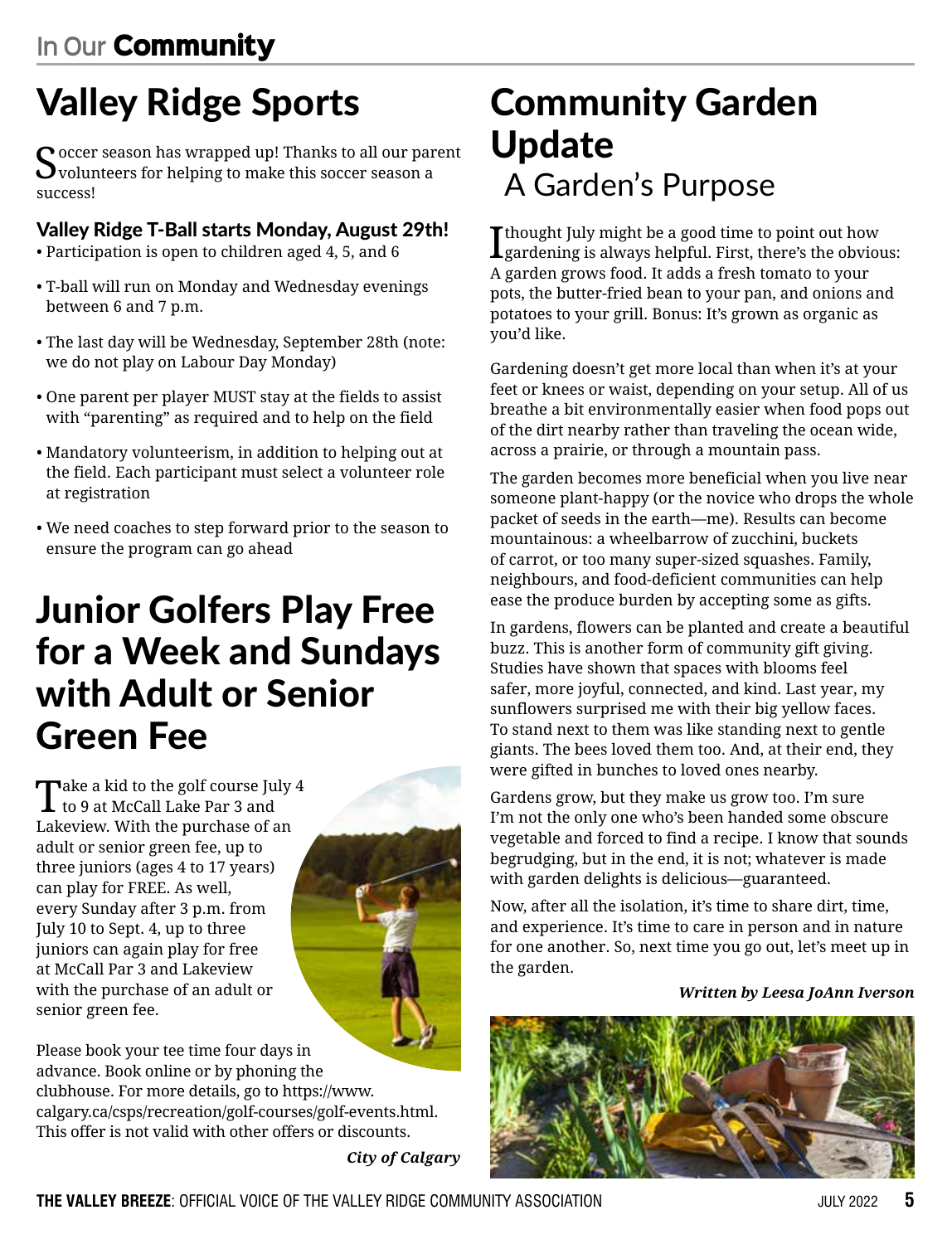# Councillor Report

Hello Ward 1! Summer is in full swing. The long, warm days mean there is lots of time to get out and enjoy all the wonderful things that Calgary has to offer. One of those things is of course the Calgary Stampede, which is just around the corner. I am looking forward to connecting with constituents at several pancake breakfasts and community events over the 10 days of Stampede.

July is a busy month for City Council and Administration as we tie up loose ends before meetings of Council and committees resume in September. Administration is hard at work developing the 2023-2026 Service Plan and Budgets which will inform city services and taxes for the next four years. When this comes to Council in November, I'll be fighting to ensure that Calgarians see clear value for their money with more predictable property tax bills. I will keep you updated here and online as this work progresses.

The City of Calgary runs a number of free summer programs for adults, kids and families. Find sessions for playing, learning or staying in shape at Calgary.ca/free.

The City is piloting bikes on CTrains during all operating hours until August 31. Share your feedback on this pilot at calgarytransit.com/CTrainBikePilot.

Throughout the year, The City runs public engagement on a variety of issues that affect you and your community. You can contribute your feedback and view the results of previous engagements online at engage. calgary.ca.

*Sonya Sharp, Councillor, Ward 1*

# DID YOU KNOW??

The first free Stampede pancake breakfast was held in 1923 when chuckwagon driver Jack Morton, invited anyone that passed by to his camp for a pancake breakfast.



### Stay Back, Stay Safe When Collection Trucks are at Work

 $t^{\text{is}}$  important to be careful around collection trucks to theep you, your family and our drivers safe. Here are  $\blacktriangle$ 's important to be careful around collection trucks to some tips to help you stay safe:

Always stay at least 10 metres away from a collection truck. Remember, if you can't see the driver, the driver can't see you.

Please slow down around collection trucks. Make eye contact with the driver before driving in front of or around the truck.

When putting your carts out for pickup, place carts and extra yard waste bags at least 0.5 metres apart. Ensure there is enough space from vehicles, fences and garages.

The collection truck uses a mechanical arm to pick up carts. The arm needs space to reach, grab and lift the carts to empty them. Placing your carts with enough space means your driver will be able to pick them up safely.

Learn more about placing your carts for safe pickup at calgary.ca/cartplacement.

*City of Calgary*



**THE VALLEY BREEZE**: OFFICIAL VOICE OF THE VALLEY RIDGE COMMUNITY ASSOCIATION JULY 2022 **7**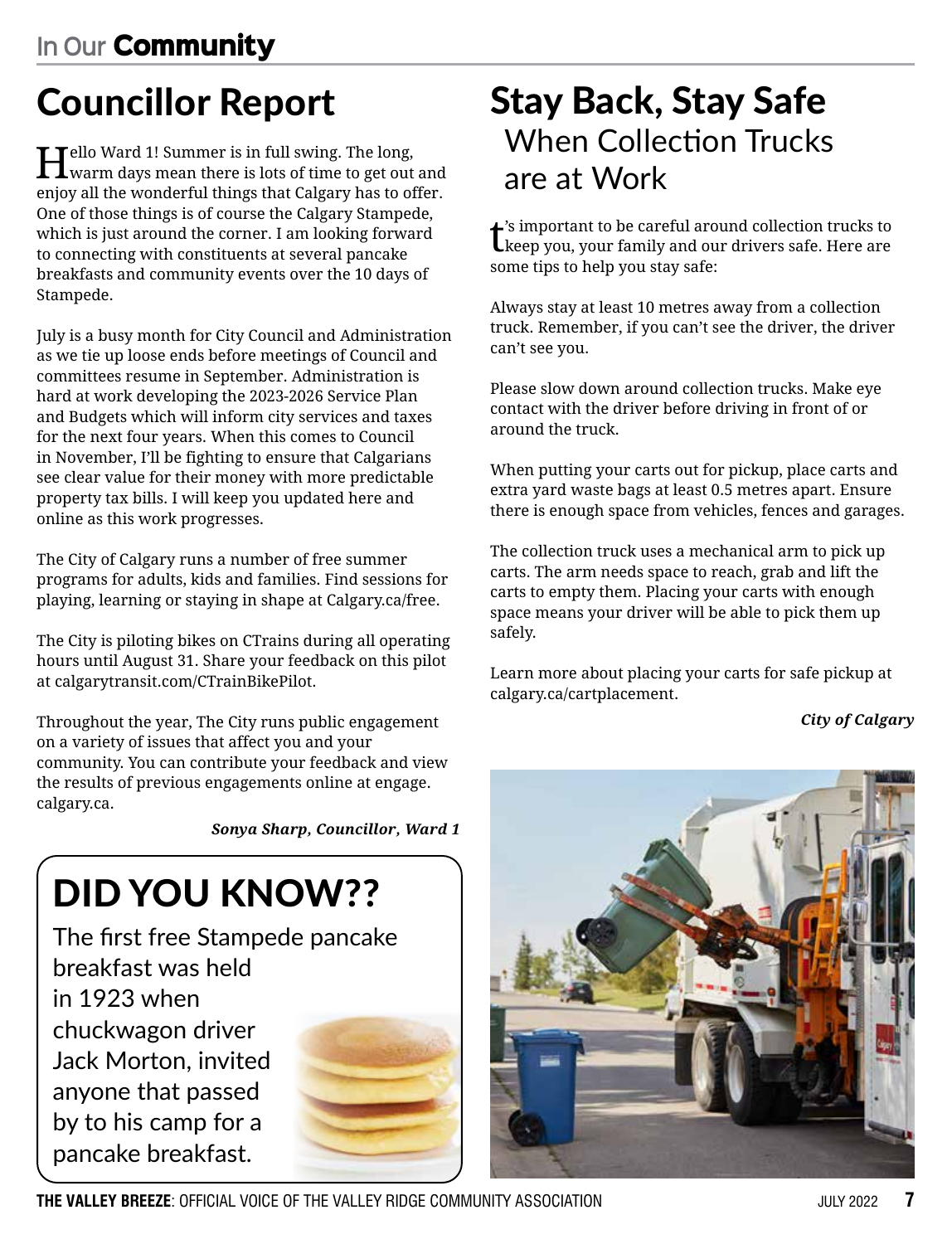### Backyard Play Safety **In Our** City

Emergency Medical Services (EMS) would like to encourage parents and caregivers to ensure their backyard play areas are made safe for children this summer. Although direct supervision is the best method to reduce the chance of injury, always ensure play equipment in your yard is in good repair and is suited to the age and skill of the children using it. Check the equipment often; replace or repair any worn or broken parts. It's also advised to set up play equipment on top of a nine inch layer of shockabsorbing material which extends six feet out in all directions from the play area.

#### Water hazards

- Drowning contributes to unintentional injury-related death among children ages one to four;
- Children can drown in just a few centimetres of water if it covers their mouth and nose;
- Ensure all backyard swimming pools are fenced. The fence must be at least 1.8 metres(\*) high and have a selflatching, self-closing, lockable gate. *(\*Alberta Building Code)*

#### Lawn and garden tools

- Keep young children away from outdoor power equipment;
- Serious burns may result from touching hot engine surfaces;
- Ensure that all sharp tools, fuel, chemicals, and other hazardous substances are stored in a secure, locked area. A simple latch may not be sufficient.

#### Insect bites and stings

- Minimize the risk of attracting insects by not wearing strong perfumes or scented lotions;
- Avoid wearing brightly coloured clothing outdoors;
- Consider destroying or relocating hives and nests situated near your home;
- To avoid injury through inadvertently stepping on a stinging insect always wear footwear outdoors;

# DID YOU KNOW??

The National Flag of Canada was introduced in 1965 to replace the Union Jack.





- If your child has received an 'EpiPen, Junior' prescription from your physician (for anaphylactic reactions only) ensure they understand when and how to use it;
- If your child experiences a severe reaction to an insect sting, or other environmental cause, seek medical attention, or call 9-1-1.

#### *Alberta Health Services*

### Did You Know... These Facts About July

- The birthstone for July is the Ruby.
- The birth flower is the Water Lily.
- The two zodiac signs in July are Cancer (June 21 - July 22) and Leo (July 23 - August 22)
- July was named after Julius Caesar.
- On July 1, 1867, the Dominion of Canada was established celebrating the anniversary of the July 1, 1867 enactment of the British North America Act, which united three colonies into a single country called Canada within the British Empire.
- July is National Blueberry, Ice Cream, and Hot Dog Month.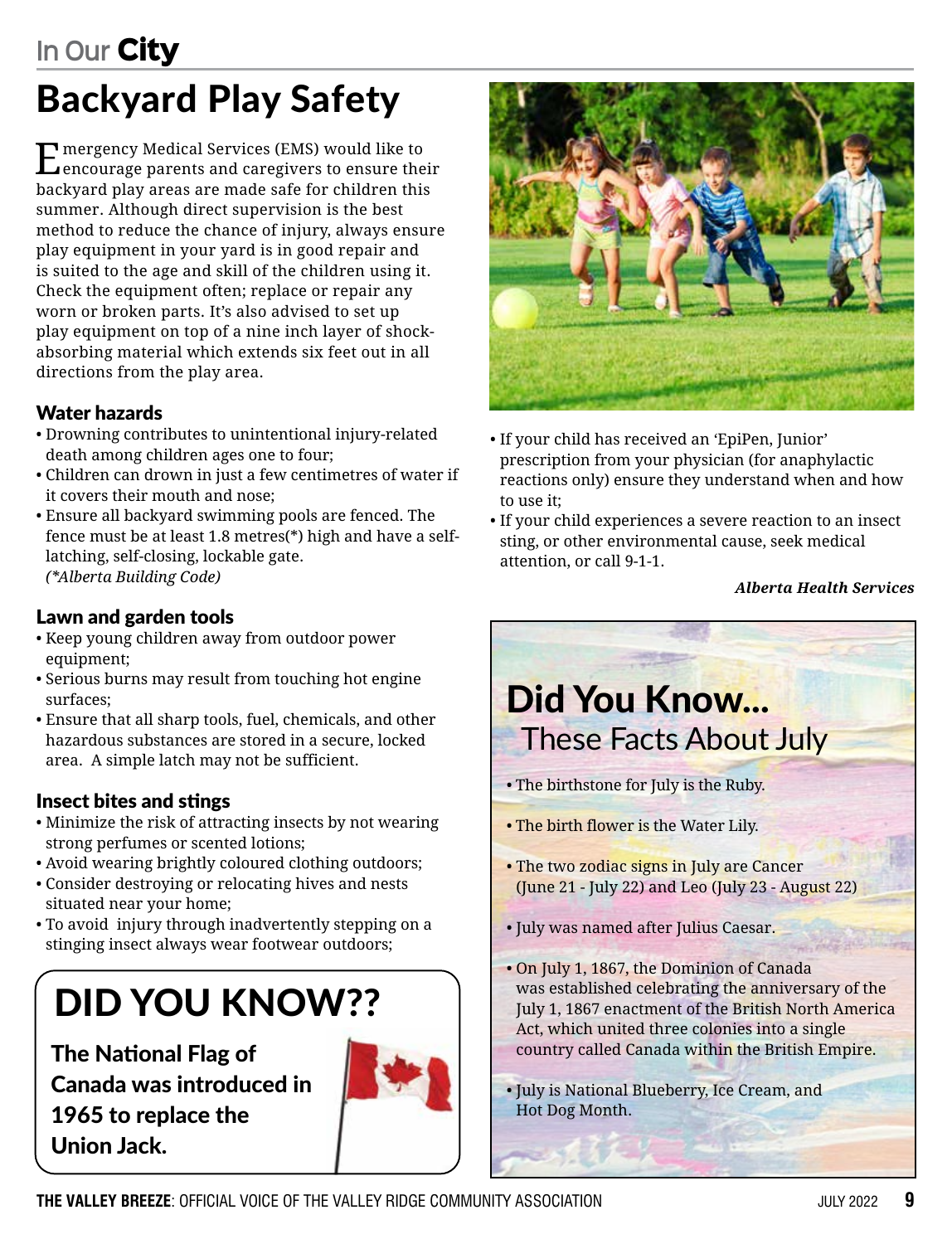## Celebrate Canada With These True Canadian **Experiences**

 $\bigwedge_{i\neq i}$ hat's great about Canada Day is that you can turn it into anything you want. Party large, keep it quiet, get active or kick back cowboy style: you'll find it all in Alberta. Here are four uniquely Canadian ways to celebrate Canadian confederation in Alberta.

### Saddle up along the Cowboy Trail

The pungent scent of lodgepole pine wafts over the foothills as you clip-clop your way through high ranching country. Cowboys have been moseying along the Cowboy Trail by horseback for over a century, and now it's your turn to take the reins and discover this dramatic landscape.

Highway 22 south of Calgary is laced with several outfitters to put you in the saddle. Western fantasies are easily fulfilled overnighting on the open range or at a dude ranch. Hungry? Longview Steakhouse oozes ambiance and prime cuts of Alberta beef, whereas the bar at the Black Diamond Hotel is where you'll want to go for a more raucous Canada Day celebration. You know how to dance the two-step, right?

#### Roam with the Buffalo at Elk Island National Park

Nobody likes being stuck in traffic, especially on a long weekend, but when the gridlock is caused by bison meandering across the plains, the stress of the city traffic becomes a distant memory. Elk Island National Park is where bison were brought back from the brink of extinction, so this is the place to set up for prime wildlife viewing.

Entry to national parks is free on Canada Day, so this is the perfect time to take in First Nations performances, or make like a pioneering voyageur in a massive canoe slicing across Astotin Lake, where rentals are available at Haskin Canoe.

Here, you can forget about the traditional Canada Day fireworks offered elsewhere because you won't need them. The dark night sky in the park is undiluted by city lights so you'll be dazzled by stargazing from the comfort of your equipped campsite.

#### Take a Jurassic journey to Drumheller

The windows are down, your carefully edited playlist



of Canadian tunes is blaring (Neil Young, The Tragically Hip, Arcade Fire) and you're breezing past the Canadian Badlands on your way to a classic Canadian party. Drumheller is your destination for pancakes, a quintessential small-town parade, and enough kiddie activities to tire out the youngsters.

You're not done yet. Taste the bounty from local producers at a traditional farmer's market, before grooving to live music all afternoon. Eat some beef on a bun, or partake in a few beverages inside the beer gardens. The world renowned Royal Tyrrell Museum is but a few minutes outside of town, where the dinosaur fossils are sure to instill a sense of awe. And if that's not enough awe for you, stay until dusk when fireworks burst over the world's biggest dinosaur sculpture.

#### Step back in time in Fort Macleod

There's no need to for a time machine in Fort Macleod. Not when performers in traditional police attire perform on horseback just as they did in 1876. Canadians swell with pride when witnessing the pageantry of the NWMP Musical Ride, as a troop of Redcoat riders and their horses perform intricate figures choreographed to rousing music.

Before the show, join the Groom-a-Horse program to learn first-hand about horse care, get a chance to inspect the regiment, and then settle in to VIP seats for the show.

Layer the trip with a visit to Head-Smashed-In Buffalo Jump and you'll have a good perspective of how the west was once. Only a 20-minute drive from the Fort, this UNESCO World Heritage Site preserves and memorializes to a 6,000 year First Nations hunting practice along one of the world's largest and best preserved buffalo jumps.

#### *By Jody Robbins, Reprinted with kind permission from Travel Alberta*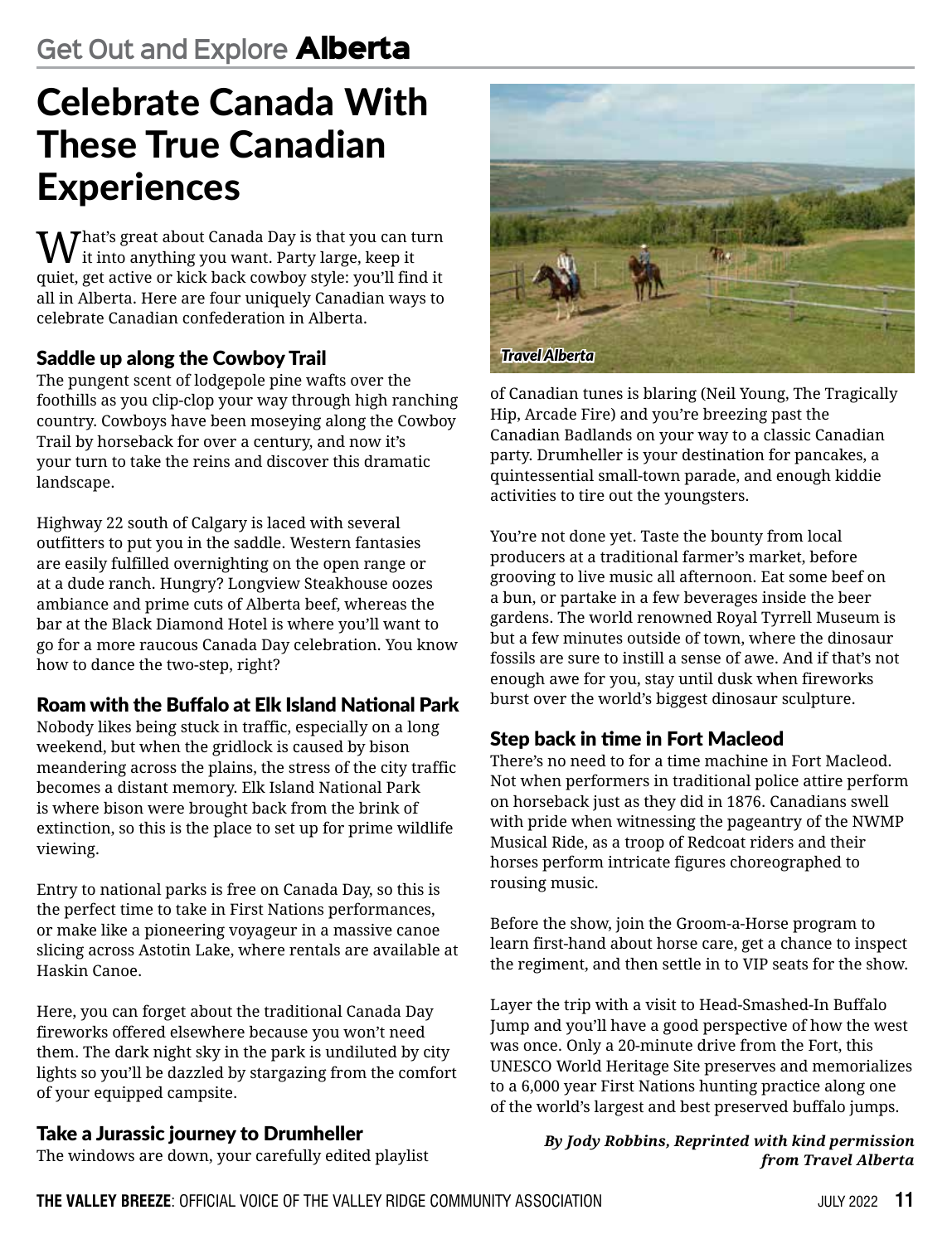## **VALLEY RIDGE NOTICE BOARD**

**WILLING WORKERS IN VALLEY RIDGE**: The Vice President maintains a list of people willing to do odd jobs or babysit for families within Valley Ridge and Crestmont. People have offered to do a variety of things such as shovel snow, house watch, walk pets, dig flower beds and mow lawns. The babysitter list notes whether the sitter has taken the babysitting course, whether they are comfortable with babies and the general location where they live. If you would like a copy of the either of these lists, please contact *vicepresident@vrca.community*.

**Ads are \$10 per month for 40 words maximum. Payment is required in advance in the form of cash or cheque payable to "VRCA". Please drop off or mail in care of The Valley Breeze Classifieds Editor, 252 Valley Crest Rise NW, T3B 5Y4. Online payments are now accepted at**  *www.vrca.community/index.php/advertisement***. Ads must be received by the classifieds editor** 

**by the 5th of the preceding month. For more information, contact Janine at** *breezeads@vrca.community***. The Valley Breeze does not endorse or guarantee the businesses or individuals that advertise in the Classifieds.**

#### **STRESS? HEADACHES? MUSCLE PAIN? MASSAGE THEM**

**AWAY!**Valley Ridge MTAA massage therapist with 17 years experience and 2200 hours of schooling. Specializing in Deep Tissue Massage. Please phone Christa at 403-471-9363 to book your free assessment.

**GARAGE DOOR PROBLEM?** Call Best Doors today and we will have your door up and running in no time. Visit www. bestdoorsinc.ca for info. Contact Tony at 403-862-2162.

**PLUMBING WORK.** Need a shower repaired or toilet replaced? Give me a call for advice and reasonable rates. Local Valley Ridge business. Call Bill at 403-851-8208.

**MUSIC TEACHER: QUALITY LESSONS IN MY VALLEY RIDGE HOME STUDIO!** 35+ years experience in Piano, Voice, Violin. B.Mus, B.Ed., Kodály Diploma. Kids 5+, adults and seniors welcome! Call Judy 403-274-4383 or judy.buzogany@gmail.com.

**PRO CLEAN SERVICES** will give you a sparkling clean home and free time to enjoy it! Thorough, efficient and reliable. With over 30 years of experience - I am the Queen of Clean! Call Tammy @ 403-608-5239.

**EXCELLENT CLEANING SERVICES** Cleaning the way it should be! Detailed and thorough house and commercial services. Everything done to your satisfaction! Weekly, bi-weekly, once a month, one time cleaning or Move-in/Move-out. Licensed, insured and bonded. Call Toni 403-470-6548.

**PEST CONTROL –** treating seasonal pest problems: ants, wasps, mice, squirrels, voles, skunks and more. Support a locally owned and operated small business. Competitive rates and prompt service by licensed technicians. Annual residential protection packages also available. Call Tom at (403) 815-8930.

**ELECTRICAL SERVICES** WestPro Electrical Services offers affordable rates while still providing a quality customer-focused service. Call to discuss your electrical requirements for pricing. We are happy to provide free estimates. Local Valley Ridge Business. Call Marco at 403-891-3257.

**APPLIANCE REPAIR NEEDED?** Call/text Rohan at 403-200-5324. ECO APPLIANCE Sales and Service. LOCAL, 15 years experience, Efficient repair, BBB accredited, insured and bonded. NEW - we also sell Reconditioned Appliances. Same day service targeted. www.ecoapplianceservice.com.

**WINDOW CLEANING** by Squeegee Brothers. Prompt, reliable and affordable. Add sparkles to the shine in your home with beautiful clean windows. Services provided in Valley Ridge since 1995. Satisfaction guaranteed, references available. Call Steve for information/pricing at 403-383-4309; email spotvin58@gmail.com.

**NEED A VACATION?** Let me help plan your perfect vacation whether it be an All-inclusive Beach Vacation, River or Ocean Cruise or Tour of Another Country, we do it all! Visit my website at www.expediacruises.com/CarolMarkell or email: cmarkell@ expediacruises.com. Office: 403-796-8160.

**CUSTOM HOUSE CLEANING** Mature, experienced lady. Cleaning to your needs. Reliable; Bonded; Insured. Pays attention to detail with 100% satisfaction guaranteed. Weekly, bi-weekly, or monthly. Call Vall @ 403-614-8528.

**CAN'T GET TO THE CLINIC?** WE COME TO YOU! Our medical professionals provide medical house calls, mobile lab services, and professional counselling to people of all ages in their homes. Phone: 403-973-3188 Email: Info@DirectHealthCanada.ca. Website: www.DirectHealthCanada.ca

### Like Us on Facebook!

Please tell your friends, family, and neighbours in Valley Ridge to join us on our Facebook page, *Valley Ridge Community Association*.